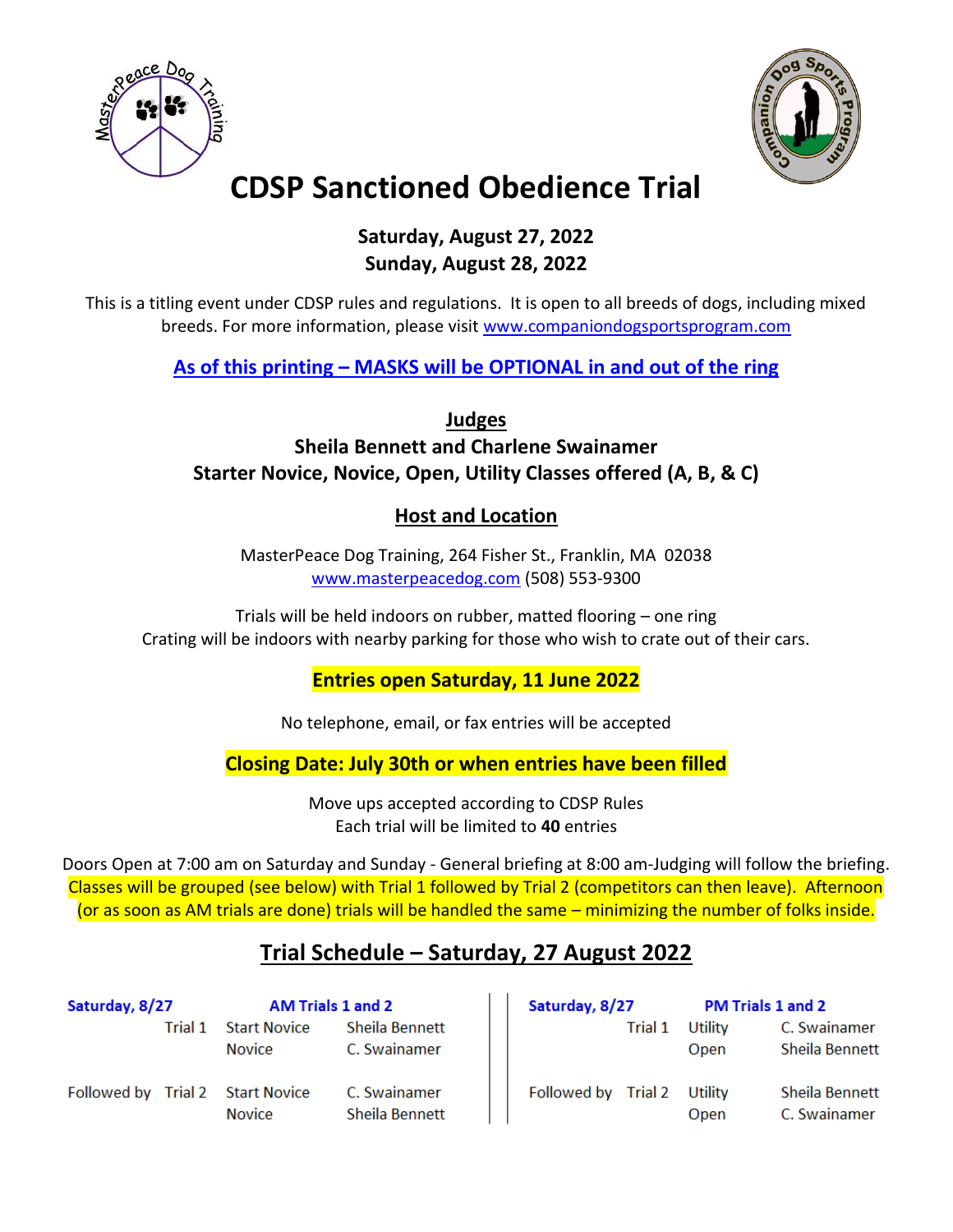### **Trial Schedule – Sunday, 28 August 2022**

| Sunday, 8/28 |         | AM Trials 3 and 4                    |                                | Sunday, 8/28        |         | PM Trials 3 and 4      |                                |
|--------------|---------|--------------------------------------|--------------------------------|---------------------|---------|------------------------|--------------------------------|
|              | Trial 3 | <b>Start Novice</b><br><b>Novice</b> | Sheila Bennett<br>C. Swainamer |                     | Trial 3 | Open<br>Utility        | Sheila Bennett<br>C. Swainamer |
| Followed by  | Trial 4 | <b>Start Novice</b><br><b>Novice</b> | C. Swainamer<br>Sheila Bennett | Followed by Trial 4 |         | Open<br><b>Utility</b> | C. Swainamer<br>Sheila Bennett |

**CDSP Obedience Representative: Patty Sontag Trial Chairperson and Trial Secretary: Karen Squier [keeshond32@gmail.com](mailto:keeshond32@gmail.com)**

#### **Entries**

**Entry Fee: \$27 per entry Entry limit: 40 dogs total in each trial (this includes all classes)**

#### **Entries must be sent to:**

**Karen Squier, 9 Brickyard Lane, Nashua, NH 03062 PLEASE NOTE THIS IS MY TEMP ADDRESS) Questions: keeshond32@gmail.com**

#### **Checks must be made payable to MasterPeace Dog Training**

Entry confirmations and Judging Program will be sent via email approximately 1 week before the trial date. If you do not have email, please include a self-addressed stamped envelope with your entry.

#### **Directions to MasterPeace Dog Training:**

Find your best route to exit #43 (old exit 17) off Rte. 495. Follow Rte. 140 South for approximately 1 mile. Turn right onto Fisher Street and go to the end, passing over the railroad tracks. We are the last building on the left.

**Very important note!** If you are coming from the south on 495 N, and choose to take Exit 44 (old exit 16) according to MapQuest: DO NOT TAKE Sugarbeet off of Union. It is a dead-end that does not cut through to Fisher. Instead, pass by Sugarbeet and take the next left off of Union, which is McCarthy.

#### **Food**

Hospitality **will be available for Show Staff and Volunteers (depending on Covid 19 guidelines)**

#### **Local Hotels:**

Holiday Inn Express: 508-634-1054, Milford, MA (Pets \$35/Night) Hampton Inn: 608-520-2999, Franklin, MA (accepts service dogs only) Best Western & Exec. Residency, 508-553-3500, Franklin, MA (Pets \$25)

#### **Emergencies**

14 Prospect Street, Milford, MA **Human** Milford Regional Medical Center 508-473-1190

**Veterinary Tufts 525 South Street, Walpole, MA 508-668-5454**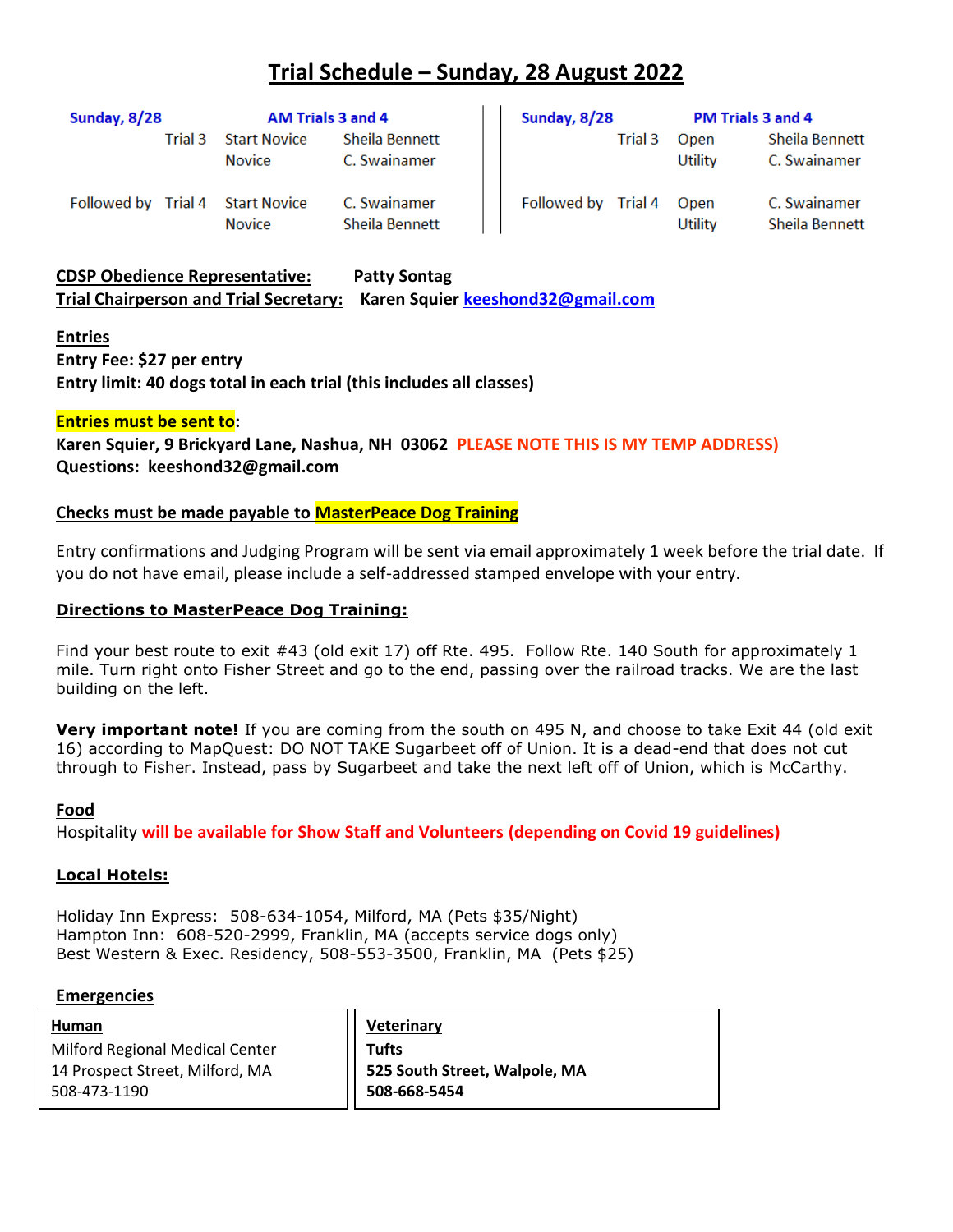For information about CDSP exercises and jump heights, as well as complete rules and regulations, please visit the official website a[t www.companiondogsportsprogram.com](http://www.companiondogsportsprogram.com/)

#### **Notice to Competitors**

Upon submission of the entry, competitors acknowledge that they are knowledgeable of CDSP Obedience rules and regulations, including, but not limited to, the following rules regarding entry.

- 1. Safety shall always be the foremost consideration in actions and conduct by handlers at all times. Handlers through entry in this event, accept full responsibility for themselves and the actions of their dogs.
- 2. Dogs must remain under control at all times whether on or off leash while on show grounds. Day kenneling only is permitted.
- 3. **Crates may be left overnight, in the designated crating area, at your own risk.**
- 4. All dogs must be registered with CDSP Obedience to compete. A registration form can be obtained on the CDSP website; it must be sent DIRECTLY to CDSP upon completion. **Entries cannot be accepted without a valid CDSP registration number.** [http://www.companiondogsportsprogram.com/index\\_htm\\_files/dog\\_registration\\_form\\_fillable.pdf](http://www.companiondogsportsprogram.com/index_htm_files/dog_registration_form_fillable.pdf)
- 5. This trial is open to all dogs over the age of six months including purebred and non-purebred dogs. Dogs with disabilities may compete provided that they do not show evidence of being in pain. Dogs with bandages, stitches, injuries, illnesses, or open wounds may not compete. Bitches in season and dogs exhibiting aggression that threatens the safety of other people or dogs may not compete.
- 6. **Dogs must be shown by a member of the owner's immediate family**.
- 7. Dogs must be shown in a flat buckle or snap collar, or a properly fitted martingale collar. Choke collars, prong collars, shock collars, training harnesses, or head collars are not permitted. Body harnesses may only be used when a medical issue makes it a necessity. A veterinarian's note stating the need will be required. Collars may have tags; leashes must be no longer than 6 feet.
- 8. Our facility provides an area for crating and warm up, as well as an outside area for exercise. We request that there be no dogs in the spectator area except for the dog that is next in the ring and those who are passing through on the way in or out of the building.
- 9. Owners with disabilities are encouraged to compete. Exercise modifications can be made as long as they do not change the principal component of the exercise. Modification forms must be completed and submitted to the judge for approval before the start of the class.
- 10. Handlers may use praise and encouragement during all exercises except the silent signal exercise (when giving the signals themselves) in Utility. For rules regarding the use of praise, please visi[t www.companiondogsportsprogram.com](http://www.companiondogsportsprogram.com/)
- 11. Upon completion of each exercise, after the judge says, "Exercise Finished," but before moving on to the next exercise, the handler may give the dog a food reward. The food must be contained in the handler's pocket; food may NOT be used as a lure. For official rules on the use of food, please visit [www.companiondogsportsprogram.com](http://www.companiondogsportsprogram.com/)
- 12. By submitting this entry, all competitors waive any and all rights relative to picture taking and video broadcast of this event. Competitors at this event shall have the right to videotape portions of the event to be used for personal use only. No portion of this event may be videotaped for commercial or other purposes.
- 13. This event will be held indoors on rubber, matted flooring.
- 14. The organizing committee has the right to refuse any entry for any reason.
- 15. **THERE SHALL BE NO REFUND for entries withdrawn after the closing date** or in the event that the dog and/or handler are dismissed from the competition. A dog or handler who suffers an injury and/or illness, or bitches that comes into season after the closing date may be eligible for a 50% refund of their total entry fee. Written request must be made to the trial secretary before the end of the event, **August 28, 2022**. You are required to provide documentation from your veterinarian or physician. **There will be no refunds if the trial has to be cancelled for any reason**.
- 16. No entry fees will be refunded if the trial cannot open or be completed due to reason of riots, civil disturbances, fire, Act of God, public emergency, act of a public enemy, strike, or any other cause beyond the control of the organizers.
- 17. There will be a \$25.00 service charge for all returned checks. In the event that notification is received after the event date, payment of entry fees and service charges shall be made in cash or money order within 30 days of notification. Any fees not received within 30 days of notice result in cancellation of the event results. No reinstatement of results is possible, and all awards must be returned within 10 days of notification or the dog's registration is suspended pending restitution. Any unpaid fees or shortfalls must be paid before the start of the event or entry in cancelled without recourse by the owner/handler.
- 18. PLEASE PICK UP AFTER YOUR DOG AND YOURSELF.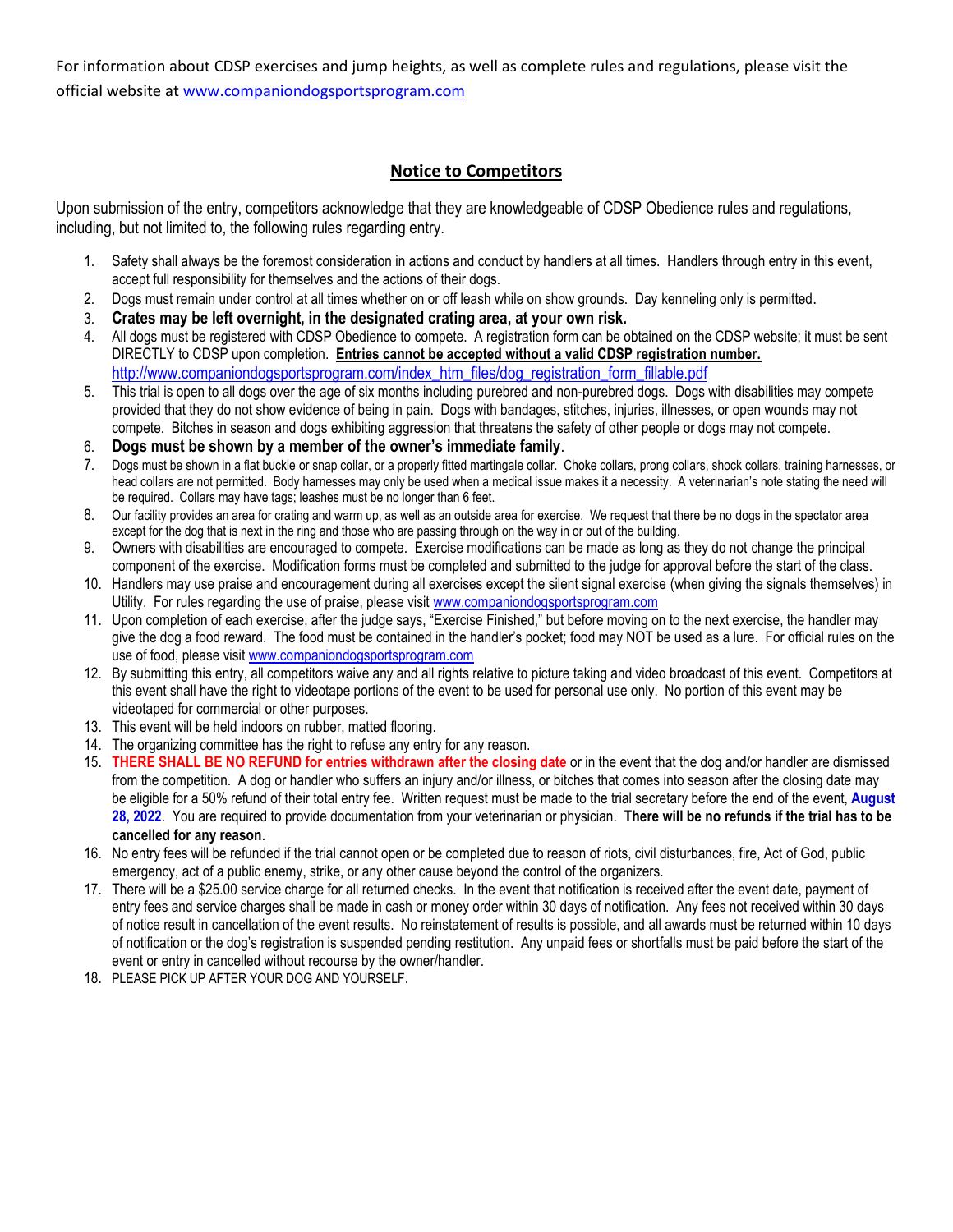#### **Classes**

- Starter Novice A Class is for dogs who have not earned any obedience title in any registry and DOES NOT have a qualifying score in Novice in ANY registry
- Starter Novice B Class is for dogs who have earned a Beginner Novice Obedience Title or equivalent in any registry and DOES NOT have a qualifying score in Novice in ANY registry.
- Starter Novice C Class is for dogs who have earned and CDSP Starter Novice title in either the A or B class and DOES NOT have a qualifying score in Novice in ANY registry.
- The Novice A Class is for dogs who have not earned any other obedience title in any registry.
- The Novice B Class is for dogs who have earned an obedience title in any registry.
- The Novice C class is for dogs who have earned a CDSP Novice title (CD-C or CD-H) in either the A or B Class.
- The Open A Class is for dogs who have earned the CDSP Novice Obedience title (CD-C or CD-H)
- The Open B Class is for dogs who have earned the CDSP Novice Obedience title (CD-C or CD-H) and/or any other Open Obedience title in any registry.
- The Open C class is for dogs who have earned a CDSP Open title (CDX-C or CDX-H) in either the A or B class.
- The Utility A class is for dogs who have earned the CDSP Open Obedience title (CDX-C or CDX-H).
- The Utility B/C classes are for dogs who have earned the CDSP Utility Obedience title (UD-C or UD-H).
- The Versatility A class is for any dog who has earned a CD-C and has not earned any Open or Utility qualifying legs and/or titles
- The Versatility B class is for any dog who has earned a CD-C and has earned any Open or Utility qualifying legs and/or titles
- The Versatility C class is for any dog who has earned the VT-C title in either the A or B class.
- **Dogs may not enter the Starter Novice and the Novice class in the same trial.**
- **Dogs may enter Utility B and Utility C in the same trial.**

#### **Awards**

A qualifying ribbon will be awarded to each team who earns a score of 170 or higher in each class (185 for the "C" classes). Placement ribbons will be given to the top four scoring teams in each class. A, B, and C Classes are placed separately.

First Place-Blue Second Place-Red Third Place-Yellow Fourth Place-White

New Title Rosettes will be given to any team earning a new title at our trials.

A Rosette will be awarded for **High-in-Trial**, upon completion of each trial, to the highest scoring team. In the event of a tie in score, a run-off will occur.



A **High Combined** Rosette will be awarded upon completion of each trial for the highest scoring team from a combination of any two Classes (i.e., Open and Utility, Novice and Open, etc.) (Starter Novice is excluded)

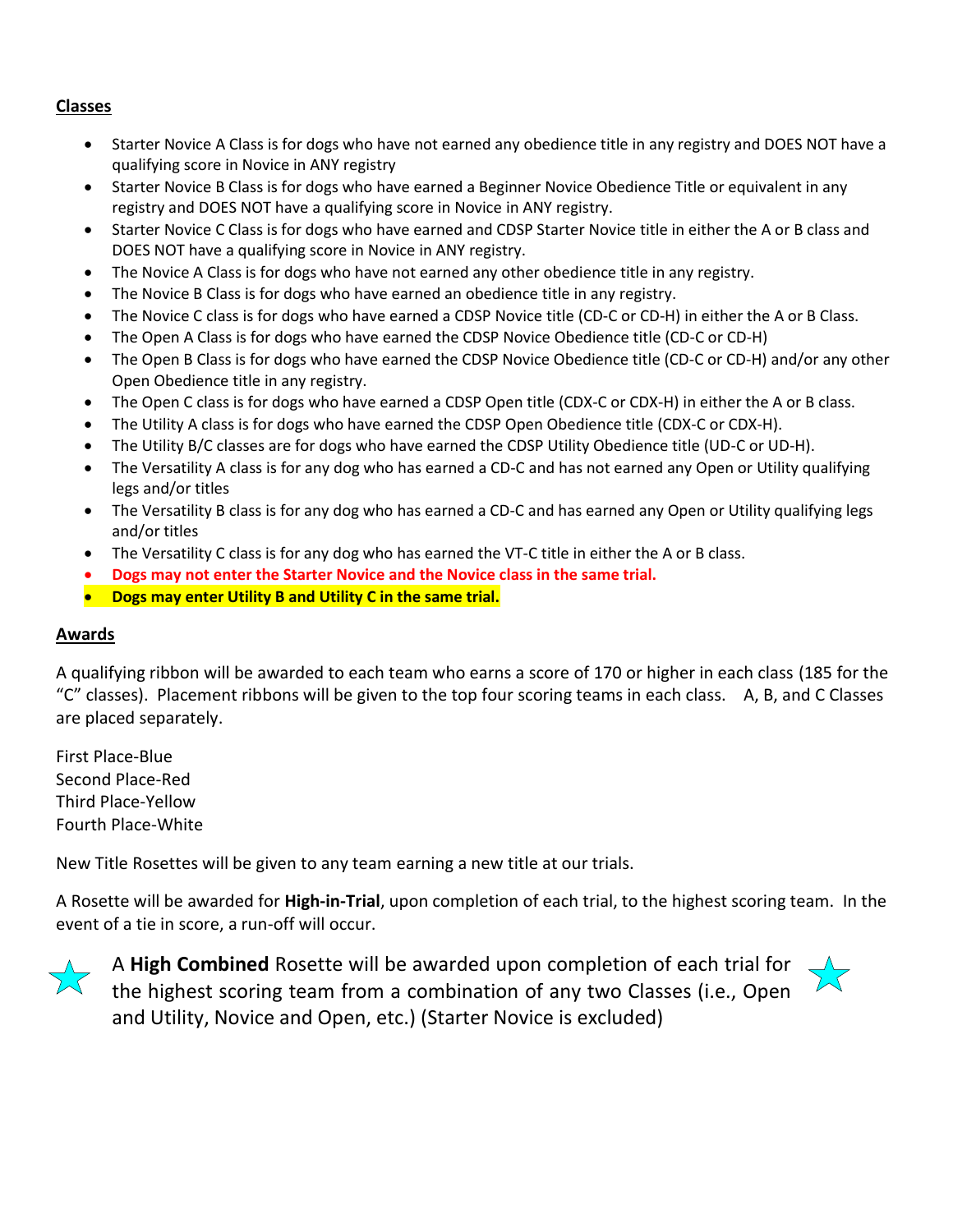



# **Official CDSP Trial Entry Form**

**Entries open Saturday, 11 June 2022**

### **Closing Date: 30 July 2022 or when entries have been filled**

### **Entries must be sent to:**

### **Karen Squier, 9 Brickyard Lane, Nashua, NH 03062 (NOTE TEMP ADDRESS) Checks must be made payable to MasterPeace Dog Training**

### **Dog Information:**

| Call Name:                                                                      | <b>CDSP Obedience Registration Number:</b>                                                                      |
|---------------------------------------------------------------------------------|-----------------------------------------------------------------------------------------------------------------|
| Registered Name with CDSP Obedience:                                            |                                                                                                                 |
| Jump Height (see official jump height chart)<br>Dog's Height:                   | Obedience already earned (rally titles excluded):                                                               |
| High Jump________<br>Broad Jump                                                 |                                                                                                                 |
| Breed of Dog:                                                                   | Dog's Date of Birth (if known)                                                                                  |
| addressed, stamped, envelope if you don't have an email address for run orders. | Entries cannot be accepted without a CDSP registration number. Please be sure to include a valid email or self- |
| <b>Handler Information</b>                                                      |                                                                                                                 |
| Name:                                                                           |                                                                                                                 |

Address: Phone: Email: Email: Email: Email: Email: Email: Email: Email: Email: Email: Email: Email: Email: Email: Email: Email: Email: Email: Email: Email: Email: Email: Email: Email: Email: Email: Email: Email: Email: Email: Email

### PLEASE WRITE LEGIBLY – EMAIL ADDRESSES IN PARTICULAR

Thanks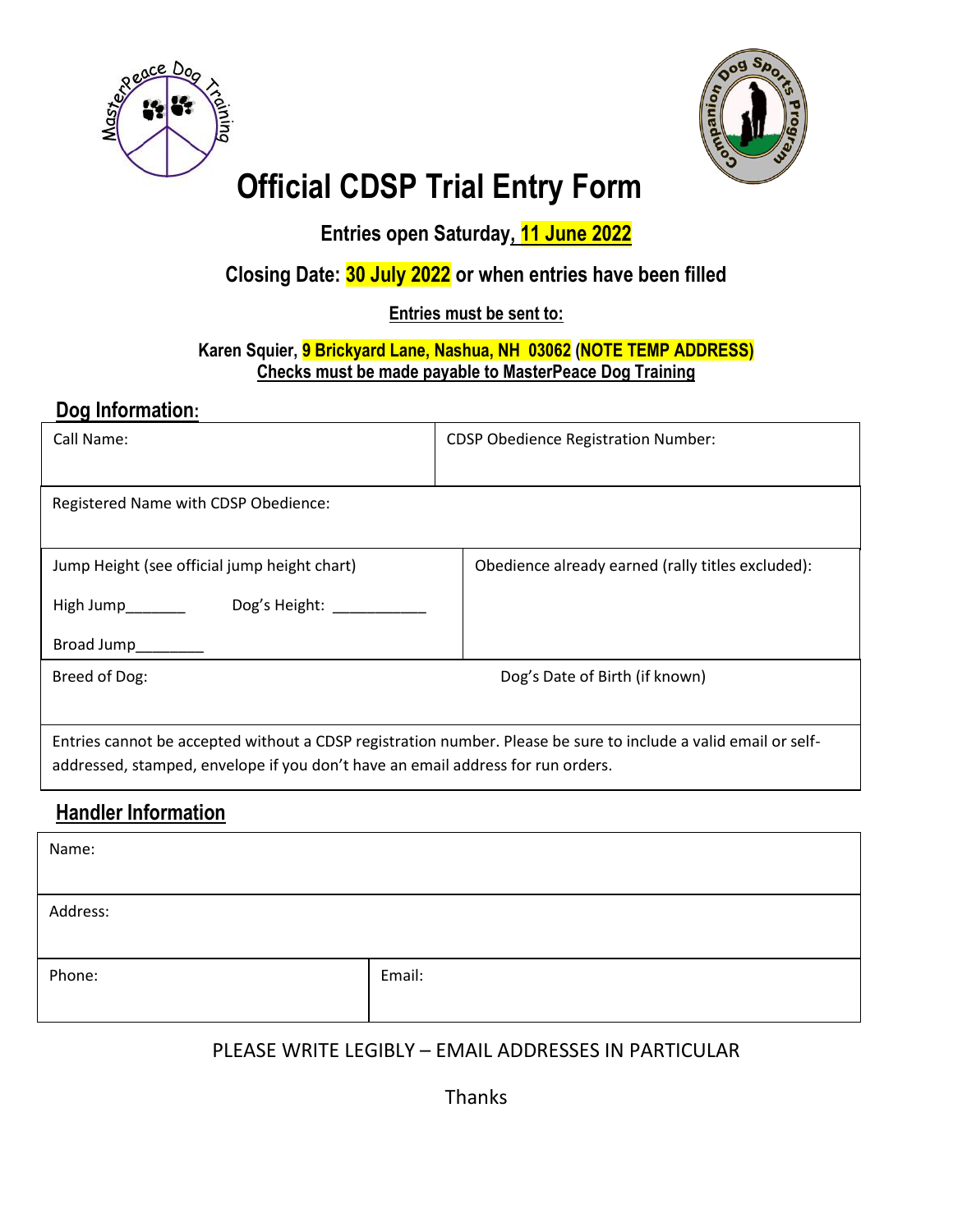Please circle indicate A, B, or C for each class you are entering

| Morning Trial 1 to begin at 8:15 am          |   |   |   |  |
|----------------------------------------------|---|---|---|--|
| Starter Nov:                                 | А | в | C |  |
| Novice                                       | A | в | C |  |
| <b>Morning Trial 2 to immediately follow</b> |   |   |   |  |
|                                              |   |   |   |  |
| <b>Starter Nov:</b>                          | A | в | C |  |

| <b>Afternoon Trial 1 to follow AM trials</b>   |   |   |   |  |
|------------------------------------------------|---|---|---|--|
| Utility:                                       | Α | в | C |  |
| Open:                                          | A | в | C |  |
| <b>Afternoon Trial 2 to immediately follow</b> |   |   |   |  |
| Utility:                                       | A | в | C |  |
| )pen:                                          | А | в | C |  |

### **Saturday, 27 Aug 2022 Sunday, 28 Aug 2022**

| Morning Trial 3 to begin at 8:15 am          |   |   |   |  |
|----------------------------------------------|---|---|---|--|
| Novice:                                      | А | в | C |  |
| Starter Nov:                                 | A | в | C |  |
| <b>Morning Trial 4 to immediately follow</b> |   |   |   |  |
|                                              |   |   |   |  |
| Novice:                                      | A | в | C |  |

| <b>Afternoon Trial 3 to follow AM trials</b>   |   |   |   |  |  |
|------------------------------------------------|---|---|---|--|--|
| Open:                                          | A | в | C |  |  |
| Utility:                                       | A | В | C |  |  |
| <b>Afternoon Trial 4 to immediately follow</b> |   |   |   |  |  |
| Open:                                          | Α | в | C |  |  |
| Utility:                                       | А | В |   |  |  |



A **High Combined** Rosette will be awarded upon completion of each trial for the highest scoring team any combination of two classes in one trial (starter novice excluded)



This entry form is not valid unless the dog/handler information page, the trial entry form, and the agreement and signature page have all been completed, signed, dated, and received. (3 pages total)

| Trial Entry Fees: \$27.00 x number of classes = total fees |  |  |
|------------------------------------------------------------|--|--|
|------------------------------------------------------------|--|--|

#### **New Title Information:**

If you anticipate earning a new title at this trial, please circle to let us know what you hope to earn so we can purchase ribbons accordingly.

| <b>NOVICE:</b> | CD-C  | CD-CCH  | <b>STARTER NOVICE:</b> |        | SN-C | ASN-C |
|----------------|-------|---------|------------------------|--------|------|-------|
| <b>OPEN:</b>   | CDX-C | CDX-CCH |                        |        |      |       |
| UTILITY:       | UD-C  | UDX-C   | UDX- CCH               | OTCH-C |      |       |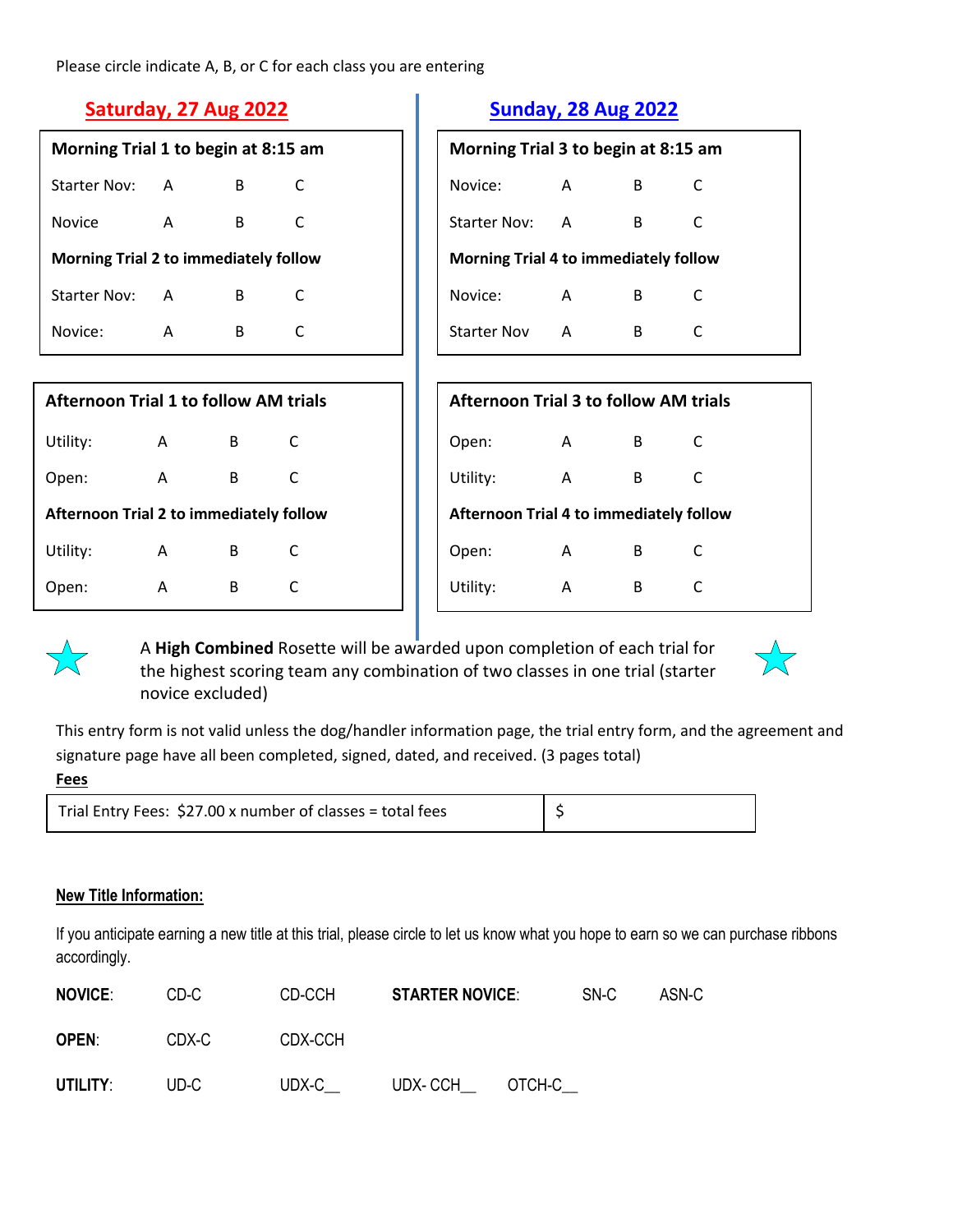I (we) agree that MasterPeace Dog Training has the right to refuse this entry for any cause, which the organizing committee alone shall deem to be sufficient. In consideration of the acceptance of this entry, of the holding of the event, and of the opportunity to have the dog participate and/or be judged, I (we) agree to hold the organizing committee, the host, Companion Dog Sports Program, and the owners of the premises upon which the event is being held and their employees and sponsors, harmless from any claim for loss or injury that may be alleged to have been caused directly or indirectly to any person or thing by the act of this dog while in or upon the event premises or grounds near any entrance thereto, and I(we) personally assume all responsibility and liability for any such claim. I (we) further agree to hold the aforementioned parties harmless from any claim for loss of this dog by disappearance, theft, death, or otherwise, and from any claim for danger or injury to the dog, whether such loss, disappearance, appearance, theft, damage or injury be caused or alleged to be caused by the negligence of the parties aforementioned, or by the negligence of any other person, or any other cause or causes. I (we) hereby assume sole responsibility for and agree to indemnify and save the aforementioned parties harmless from any and all loss and expense(including legal fees) by reason of the liability imposed by law upon any of the aforementioned parties for damage because of bodily injuries, including death, resulting at any time there from, sustained by any person or persons, including myself (ourselves), or an account of damage to property arising out of or in consequence of my (our) participation in this event, howsoever such injuries, death, or damage to property may be caused, and whether or not the same may have been caused or may have been alleged to have been caused by negligence of the aforementioned parties or any of their employees or agents or any other person.

I (we) further acknowledge that I (we) have read, understand, and will abide by the CDSP Obedience official rules and regulations, and the provisions for the entry as set forth in the Obedience test schedule of which this entry form is a part of. I (we) acknowledge and represent that the information supplied by me (us) herein is correct to the best of our knowledge; if any portion of this information is found to be invalid or insufficient to establish the validity of my (our) entry, such findings shall render my (our) entry invalid in its entirety, for which there is no refund of fees paid. Further, I (we) represent that I am (we are) the owner(s) of the dog listed hereon, or that I (we) am (are) a family member of the dog's owner as stated and allowed in the CDSP rules, and that I (we) shall hold MasterPeace Dog Training and CDSP, and their employees and sponsors, harmless from any liability or claim made by dog's owner.

Further, I (we) hereby grant to Companion Dog Sports Program, MasterPeace Dog Training, their representatives, agents, and assistants, all rights and permission to use or appropriate my and the dog's name, biography, likeness, photograph, voice, performing persona, and other indicia or identity for broadcast, telecast, cablecast, transmission, or distribution in any format or media now known or hereafter to become known. I (we) hereby release CDSP Obedience, the host, their representatives, agents, and assigns from any claim or cause of action for invasion of the rights of privacy, right of personality, or any similar right.

Signature:\_\_\_\_\_\_\_\_\_\_\_\_\_\_\_\_\_\_\_\_\_\_\_\_\_\_\_\_\_\_\_\_\_\_\_\_\_\_\_\_\_\_\_\_\_\_\_\_\_\_\_\_\_\_\_\_\_\_\_ Date:\_\_\_\_\_\_\_\_\_\_\_\_\_\_\_\_\_\_\_\_\_\_\_

Parent or Legal Guardian signature for junior or minor entries:

Signature:<br>
Signature:

**Jump Heights** 

| <b>Height at withers</b> | <b>High/Bar Jumps</b><br>(inches) | <b>Broad Jump</b><br>(inches) | boards |
|--------------------------|-----------------------------------|-------------------------------|--------|
| 5.5" and under           |                                   |                               |        |
| 8.0" and under           | 6                                 | 8                             |        |
| 11.0" and under          | 8                                 | 16                            | 2      |
| 13.5" and under          | 10                                | 20                            |        |
| 16.0" and under          | 12                                | 24                            | 2      |
| 19.0" and under          | 14                                | 28                            | 3      |
| 21.5" and under          | 16                                | 32                            | 3      |
| 24.0" and under          | 18                                | 36                            | 3      |
| 27.0" and under          | 20                                | 40                            | 3      |
| Over 27"                 | 22                                | 44                            |        |

NOTE: Veteran dogs (seven years and older) may jump 2" lower than regular jump height indicated on above chart.